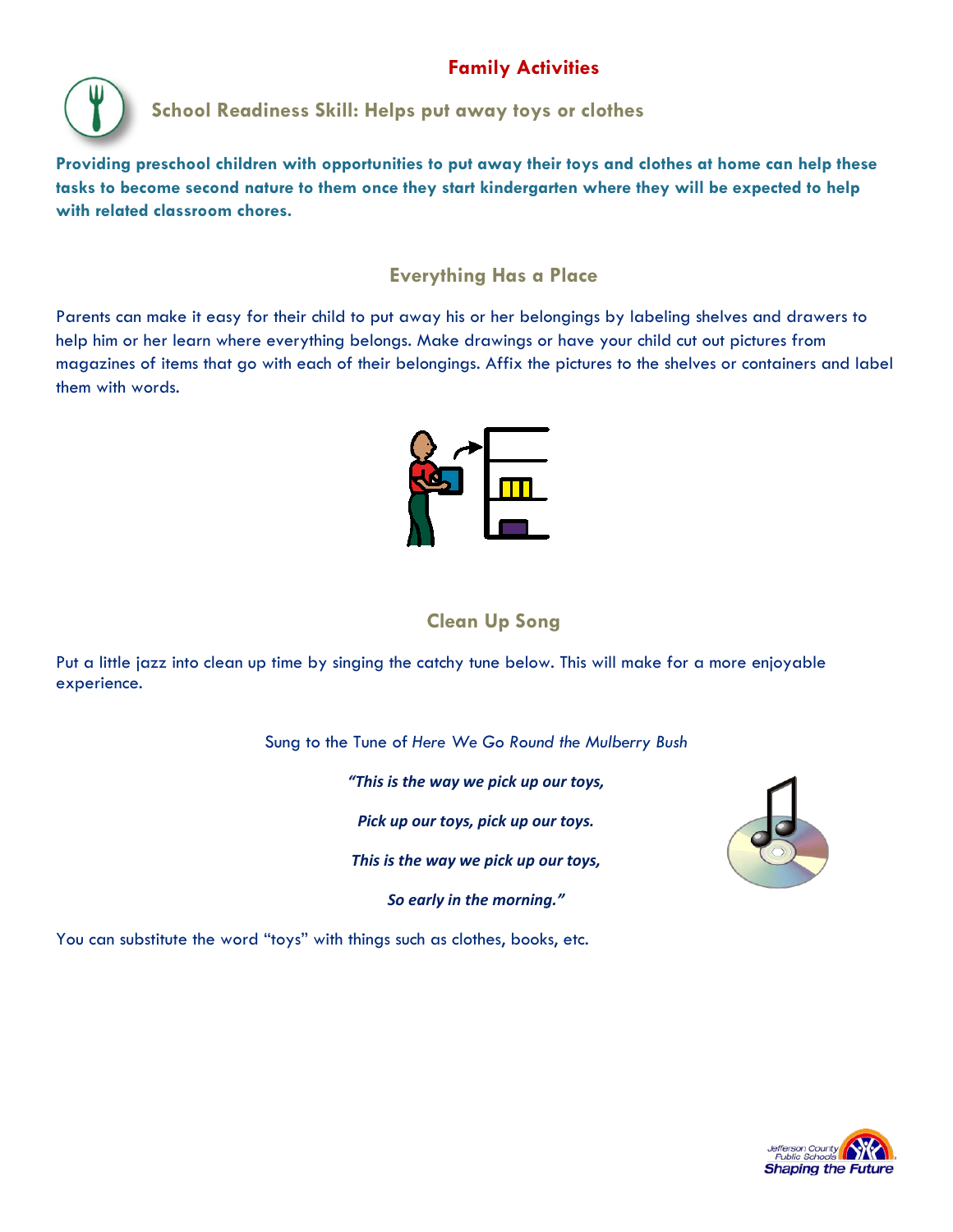#### **Clean Up Time is Fun Time**



Children often associate clean up time as a chore that is boring. You can help make this an enjoyable experience by making a game of it. For example, you might say **"Let's play the Clean Up Game. Let's start by putting away all of the red toys."** Once your child has successfully put away the red toys you can then encourage him or her to move on to the next category. **"Can you find all of the things that are blue and put them where they belong?"** Continue the game by selecting different categories of items you want your child to put away. Be sure to offer plenty of praise for a job well done.

#### **Race the Clock**

Set a timer and encourage your child to race the clock as he or she puts away their belongings. Start off by setting it for a longer time period such as 15 minutes. As your child begins to master the task successfully you can decrease the amount to 10 minutes or smaller time intervals.



#### **Clean Up Chart**

Make a cleanup chart or use the example provided with this family print activity. You can place a sticker or draw a happy face each time he or she cleans up their belongings on their own.

| My name is __ | My Clean Up Chart     |  |  |
|---------------|-----------------------|--|--|
|               | put away my things.   |  |  |
|               | I put away my things. |  |  |
|               | I put away my things. |  |  |
|               | I put away my things. |  |  |
|               | I put away my things. |  |  |
|               | put away my things.   |  |  |
|               | I put away my things. |  |  |